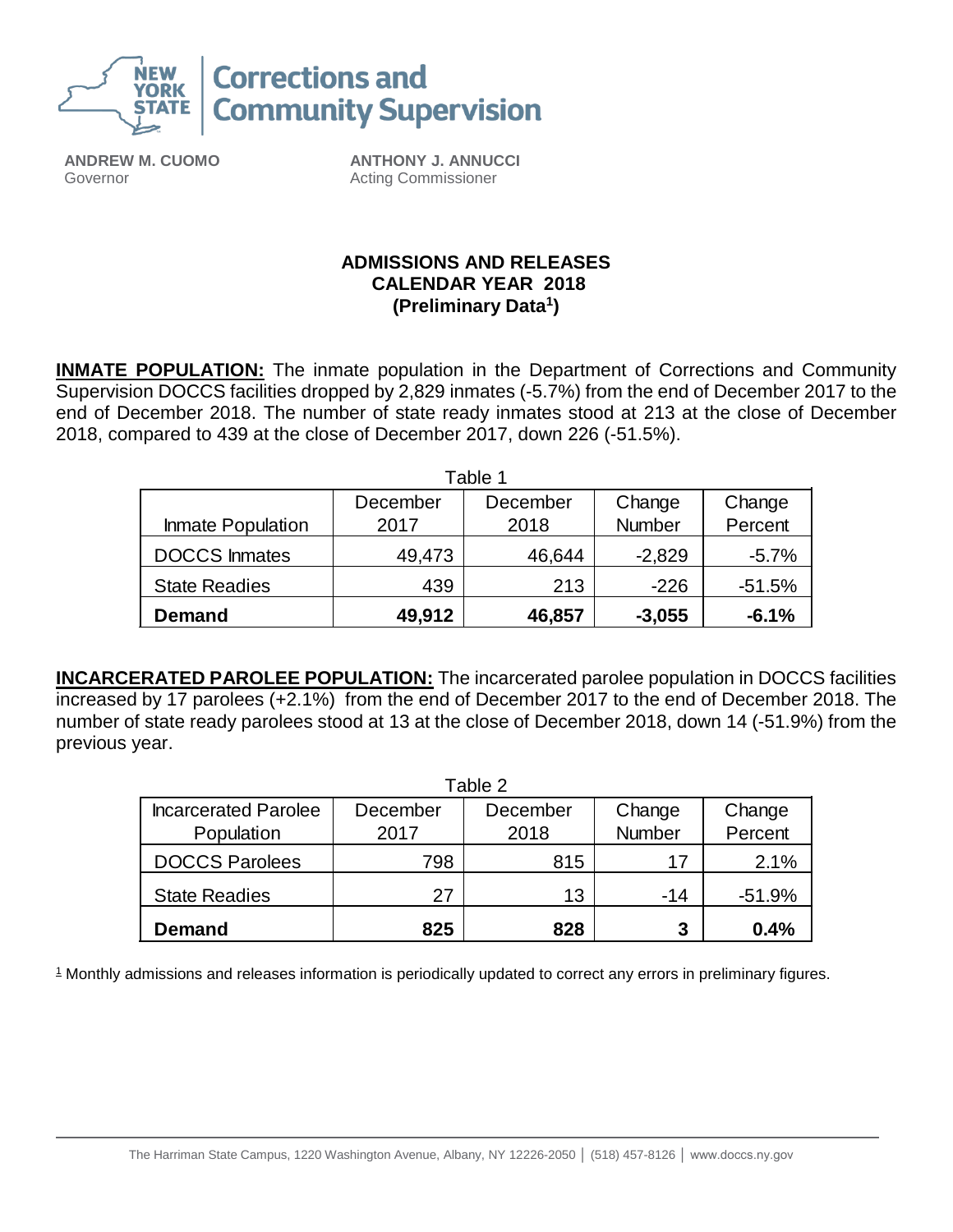**INMATE ADMISSIONS:** Total inmate admissions for CY 2018 at 19,395 were -7.8% or 1,632 below the 21,027 recorded during this period in 2017. Court commitments decreased by 1,199 (9.4%) from 12,806 to 11,607. Technical violators decreased by 17 (-0.3%). There were 1,648 participants admitted to an Alternative treatment program in 2018, down 280 (-14.5%) from 2017. Other admissions decreased by 136 (-31.5%).

|                                  | Table 3  |            |               |          |
|----------------------------------|----------|------------|---------------|----------|
| Type of Inmate Admission         | Jan.-Dec | Jan.- Dec. | Change        | Change   |
|                                  | 2017     | 2018       | <b>Number</b> | Percent  |
| <b>Total Admissions</b>          | 21,027   | 19,395     | $-1,632$      | $-7.8%$  |
| <b>Court Commitments</b>         | 12,806   | 11,607     | $-1,199$      | $-9.4%$  |
| <b>Technical Violators</b>       | 5,861    | 5,844      | $-17$         | $-0.3%$  |
| <b>Alternative Program Cases</b> | 1,928    | 1,648      | $-280$        | $-14.5%$ |
| <b>Other Admissions</b>          | 432      | 296        | $-136$        | $-31.5%$ |

**INCARCERATED PAROLEE ADMISSIONS:** Total incarcerated parolee admissions for CY 2018 at 3,701 were 2.8% or 107 below the 3,808 recorded for CY 2017. Willard Judicially Sanctioned (JS) admissions increased by 37 (+5.1%) from 2017. Willard violator (PV) diversions decreased by 115 (11.1%). There were 636 participants admitted to Edgecombe Residential Treatment in 2018, down 123 (-16.2%) from 2017. There were 1,382 participants admitted to Parole Diversion and Other Programs during 2018, an increase of 94 (+7.3%) from 2017.

|                                        | Table 4   |            |               |          |
|----------------------------------------|-----------|------------|---------------|----------|
| <b>Incarcerated Parolee Admissions</b> | Jan - Dec | Jan.- Dec. | Change        | Change   |
|                                        | 2017      | 2018       | <b>Number</b> | Percent  |
| <b>Total Admissions</b>                | 3,808     | 3,701      | $-107$        | $-2.8%$  |
| <b>Willard JS</b>                      | 725       | 762        | 37            | 5.1%     |
| <b>Willard PV</b>                      | 1,036     | 921        | $-115$        | $-11.1%$ |
| Edgecombe Res. Treat.                  | 759       | 636        | $-123$        | $-16.2%$ |
| Parole Diversion & Other Programs      | 1,288     | 1,382      | 94            | 7.3%     |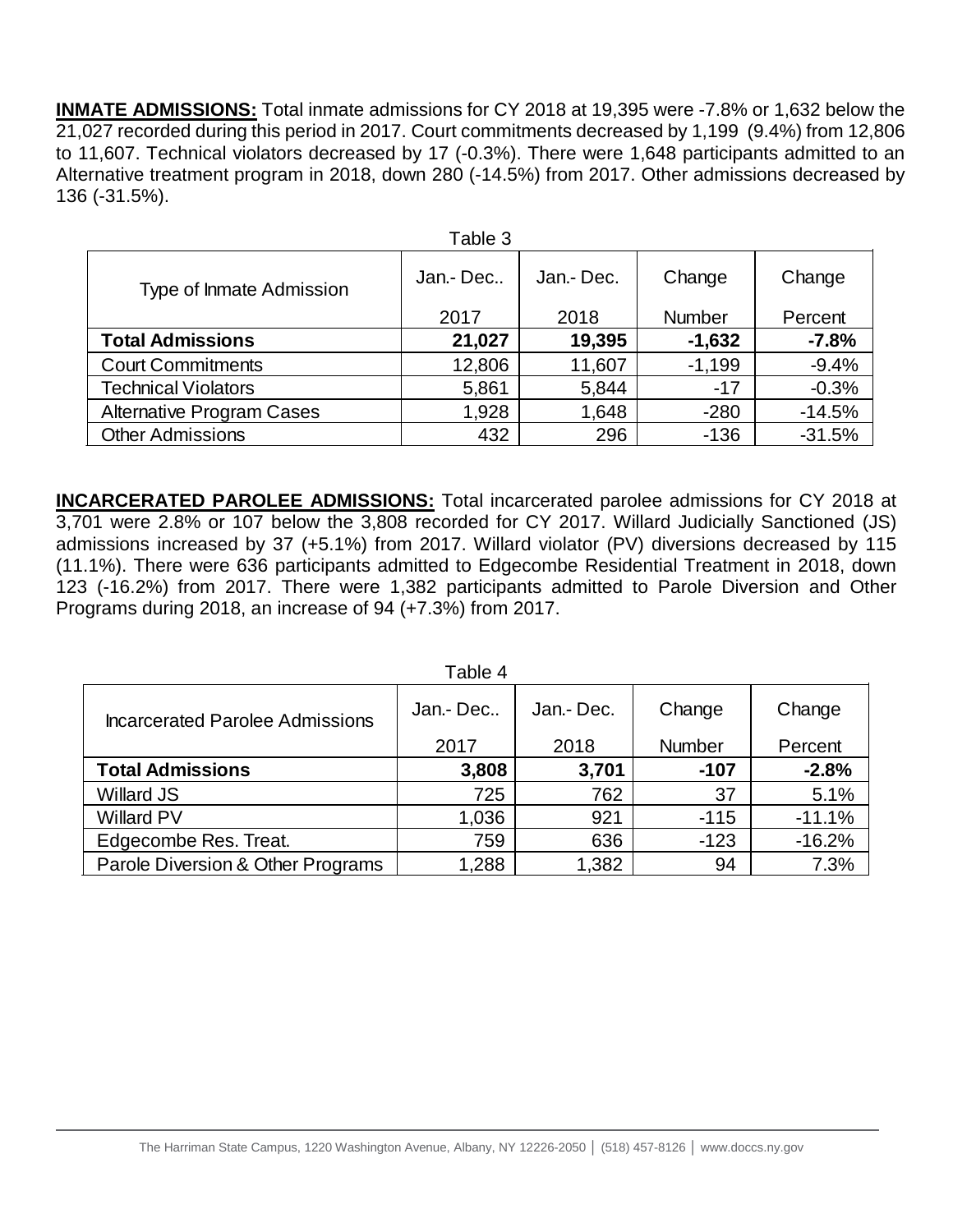**INMATE RELEASES:** There were 22,233 inmates released from DOCCS facilities during CY 2018, which was 43 less (-0.2%) than the 22,276 released during 2017. Releases to Community Supervision increased by 0.8% (+163) from 19,342 in 2017 to 19,505 in 2018. Parole releases accounted for 8,575 of the CY 2018 releases compared to 7,655 in 2017, up 920 (+12.0%). Conditional releases at 7,991 were 4.9% below the 8,399 in 2017 (-408 conditional releases). There were 1,742 cases released following participation in the Alternative treatment program, down 252 (-12.6%) from 2017. Releases at maximum expiration of sentence decreased by 200 (-8.7%).

|                                          | Table 5    |            |               |          |
|------------------------------------------|------------|------------|---------------|----------|
| Type of Inmate Release                   | Jan.- Dec. | Jan.- Dec. | Change        | Change   |
|                                          | 2017       | 2018       | <b>Number</b> | Percent  |
| <b>Total Releases</b>                    | 22,276     | 22,233     | $-43$         | $-0.2%$  |
| <b>Releases to Community Supervision</b> | 19,342     | 19,505     | 163           | 0.8%     |
| Parole                                   | 7,655      | 8,575      | 920           | 12.0%    |
| <b>Conditional Release</b>               | 8,399      | 7,991      | $-408$        | $-4.9%$  |
| <b>Alternative Program Cases</b>         | 1,994      | 1,742      | $-252$        | $-12.6%$ |
| Maximum Expiration with Post-Rel. Super. | 1,294      | 1,197      | $-97$         | $-7.5%$  |
| <b>Non-CS Releases</b>                   | 2,934      | 2,728      | $-206$        | $-7.0%$  |
| <b>Maximum Expiration</b>                | 2,296      | 2,096      | $-200$        | $-8.7%$  |
| Other <sup>1</sup>                       | 638        | 632        | -6            | $-0.9%$  |

1 Includes transfers to the Office of Mental Health, deaths, escapes and unauthorized absences from temporary release.

**INCARCERATED PAROLEE RELEASES:** There were 3,672 incarcerated parolees released from DOCCS facilities during CY 2018, which was 75 less (-2.0%) than the 3,747 parolees released in 2017. Willard Judicially Sanctioned releases accounted for 735 of the CY 2018 releases compared to 771 in 2017, down 36 (-4.7%). The number of Willard Violator diversion releases at 955 was 53 less than the 1,008 in 2017 (-5.3%). The number of parolee participants released from Edgecombe Residential Treatment decreased by 109 (-14.6%). There were 1,342 parolee participants released from Parole Diversion and Other Programs during 2018, an increase of 123 (+10.1%) from 2017.

|                                   | Table 6   |           |               |          |
|-----------------------------------|-----------|-----------|---------------|----------|
| Incarcerated Parolee Releases     | Jan.-Dec. | Jan.-Dec. | Change        | Change   |
|                                   | 2017      | 2018      | <b>Number</b> | Percent  |
| <b>Total Releases</b>             | 3,747     | 3,672     | $-75$         | $-2.0%$  |
| <b>Willard JS</b>                 | 771       | 735       | $-36$         | $-4.7%$  |
| <b>Willard PV</b>                 | 1,008     | 955       | $-53$         | $-5.3%$  |
| Edgecombe Res. Treat.             | 749       | 640       | $-109$        | $-14.6%$ |
| Parole Diversion & Other Programs | 1,219     | 1,342     | 123           | 10.1%    |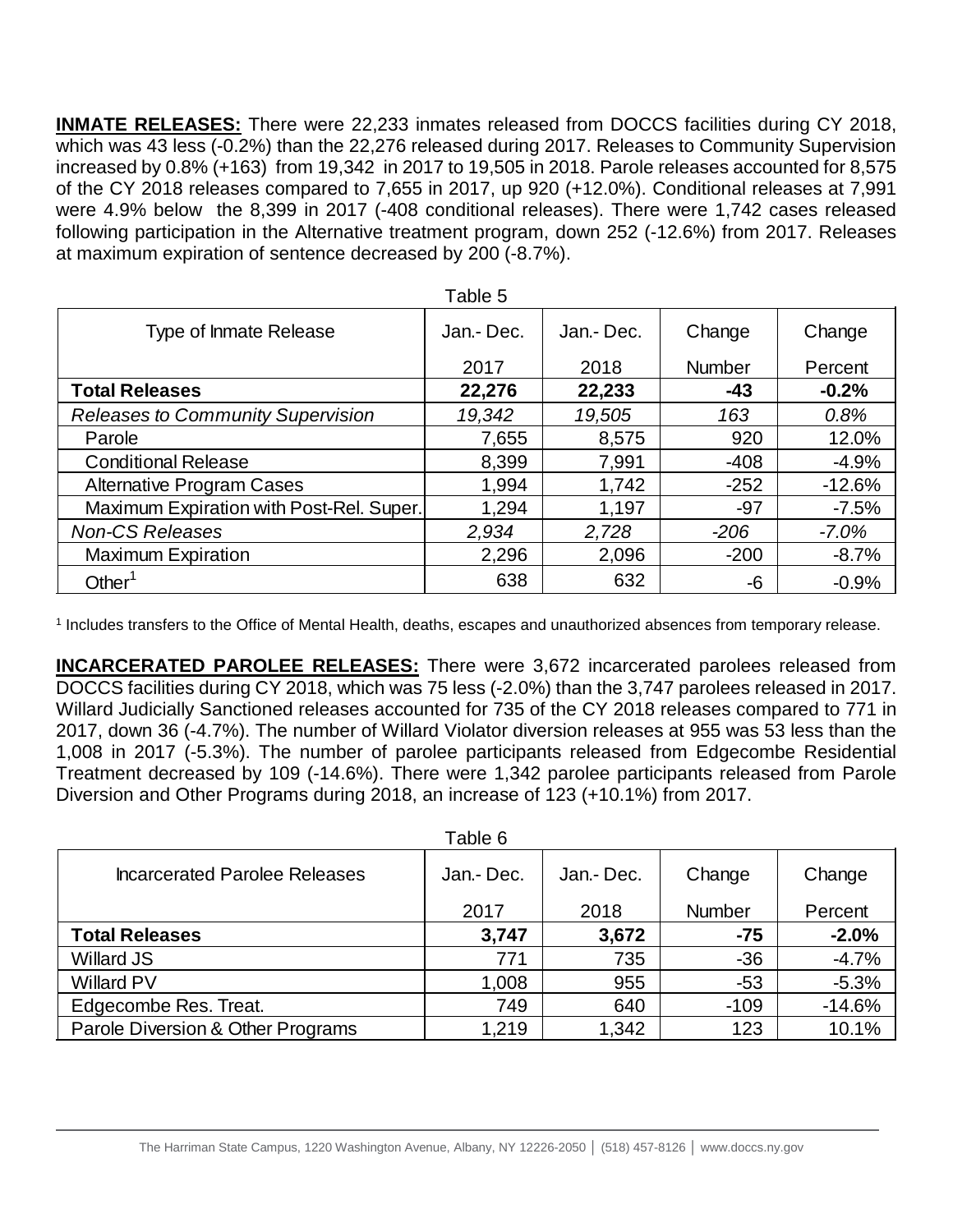|                     |                     |                      | Admissions<br>2017                 |                                 |                                    |              | Admissions<br>2018  |                      |                                    |                                 |                                    |
|---------------------|---------------------|----------------------|------------------------------------|---------------------------------|------------------------------------|--------------|---------------------|----------------------|------------------------------------|---------------------------------|------------------------------------|
| Month               | Total<br>Admissions | Court<br>Commitments | Returned<br>Technical<br>Violators | Alternative<br>Program<br>Cases | Parole Div.<br>& Other<br>Programs | Month        | Total<br>Admissions | Court<br>Commitments | Returned<br>Technical<br>Violators | Alternative<br>Program<br>Cases | Parole Div.<br>& Other<br>Programs |
| January             | 1,769               | 1,082                | 488                                | 161                             | 38                                 | January      | 1,697               | 1,000                | 498                                | 169                             | 30                                 |
| February            | 1,685               | 1,024                | 461                                | 153                             | 47                                 | February     | 1,476               | 936                  | 376                                | 129                             | 35                                 |
| March               | 1,928               | 1,146                | 583                                | 166                             | 33                                 | March        | 1,808               | 1,109                | 524                                | 139                             | 36                                 |
| April               | 1,738               | 1,068                | 484                                | 150                             | 36                                 | April        | 1,683               | 1,049                | 467                                | 149                             | 18                                 |
| May                 | 1,822               | 1,097                | 510                                | 172                             | 43                                 | May          | 1,806               | 1,092                | 532                                | 160                             | 22                                 |
| June                | 1,918               | 1,196                | 495                                | 195                             | 32                                 | June         | 1,676               | 985                  | 535                                | 129                             | 27                                 |
| July                | 1,638               | 1,042                | 426                                | 135                             | 35                                 | July         | 1,599               | 921                  | 523                                | 139                             | 16                                 |
| August              | 1,755               | 1,080                | 457                                | 172                             | 46                                 | August       | 1,687               | 1,004                | 516                                | 140                             | 27                                 |
| September           | 1,608               | 940                  | 501                                | 143                             | 24                                 | September    | 1,334               | 780                  | 420                                | 114                             | 20                                 |
| October             | 1,798               | 1,077                | 528                                | 163                             | 30                                 | October      | 1,622               | 923                  | 562                                | 117                             | 20                                 |
| November            | 1,640               | 982                  | 461                                | 158                             | 39                                 | November     | 1,474               | 919                  | 394                                | 134                             | 27                                 |
| December            | 1,728               | 1,072                | 467                                | 160                             | 29                                 | December     | 1,533               | 889                  | 497                                | 129                             | 18                                 |
| Total               | 21,027              | 12,806               | 5,861                              | 1,928                           | 432                                | Total        | 19,395              | 11,607               | 5,844                              | 1,648                           | 296                                |
| <b>Monthly Mean</b> | 1,752               | 1,067                | 488                                | 161                             | 36                                 | Monthly Mean | 1,616               | 967                  | 487                                | 137                             | 25                                 |

**Inmate Admissions to Facilities of the Department of Corrections and Community Supervision: 2017 and 2018 Table 7**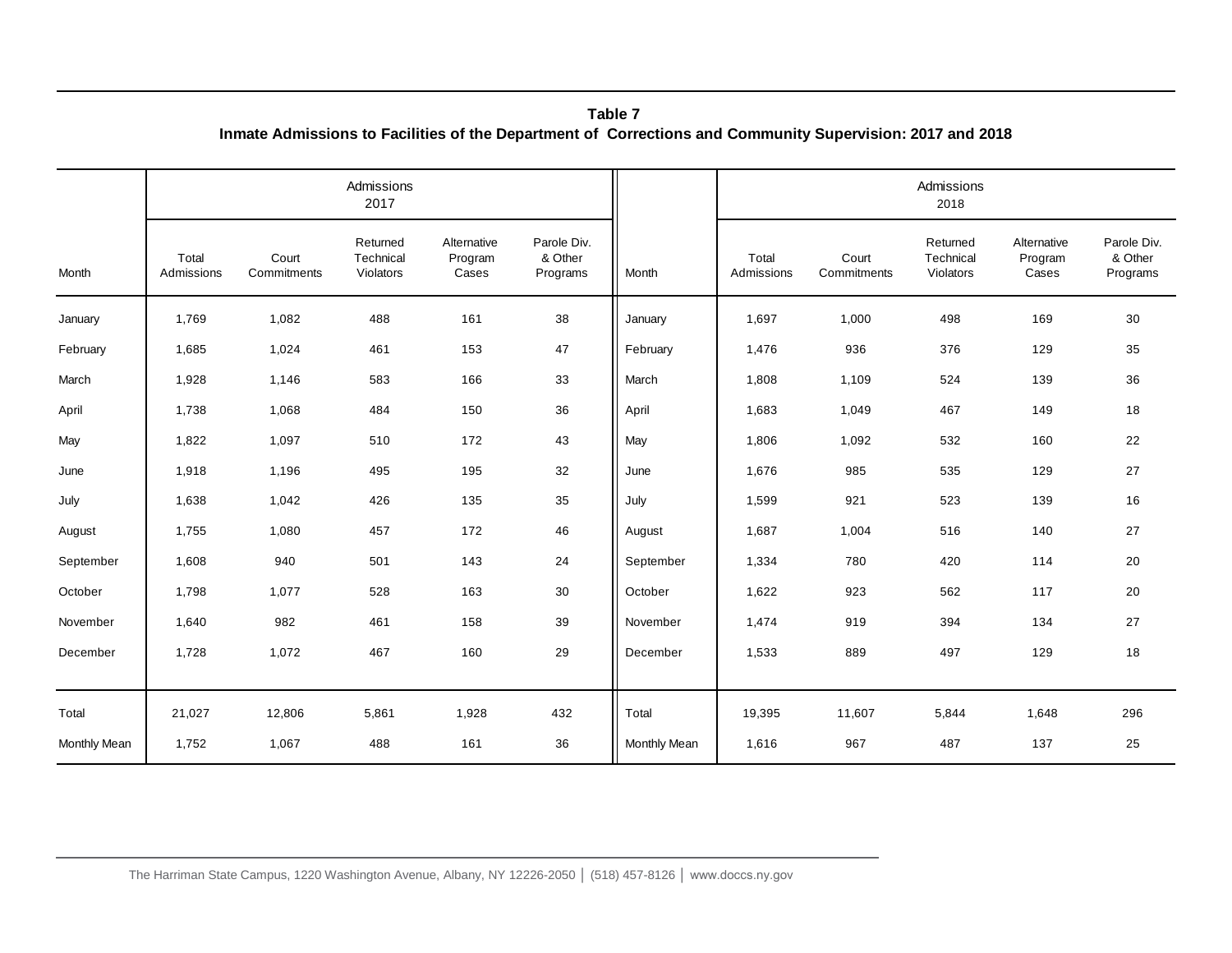| Table 8                                                                                                                 |  |
|-------------------------------------------------------------------------------------------------------------------------|--|
| Incarcerated Parolee Admissions to Facilities of the Department of Corrections and Community Supervision: 2017 and 2018 |  |

|              |                     |                                         |                                   |                                      |                                    | Table 8<br>Incarcerated Parolee Admissions to Facilities of the Department of Corrections and Community Supervision: 2017 and 2018 |                     |                                 |                                   |                                      |                                    |
|--------------|---------------------|-----------------------------------------|-----------------------------------|--------------------------------------|------------------------------------|------------------------------------------------------------------------------------------------------------------------------------|---------------------|---------------------------------|-----------------------------------|--------------------------------------|------------------------------------|
|              |                     |                                         | Admissions<br>2017                |                                      |                                    |                                                                                                                                    |                     |                                 | Admissions<br>2018                |                                      |                                    |
| Month        | Total<br>Admissions | Willard<br>$\mathsf{JS}\hspace{0.04cm}$ | Willard<br>Technical<br>Violators | Edgecombe<br>Res. Treatment<br>cases | Parole Div.<br>& Other<br>Programs | Month                                                                                                                              | Total<br>Admissions | Willard<br>$\mathsf{JS}\xspace$ | Willard<br>Technical<br>Violators | Edgecombe<br>Res. Treatment<br>cases | Parole Div.<br>& Other<br>Programs |
| January      | 301                 | 50                                      | 67                                | 64                                   | 120                                | January                                                                                                                            | 309                 | 67                              | 67                                | 70                                   | 105                                |
| February     | 277                 | 52                                      | 83                                | 54                                   | 88                                 | February                                                                                                                           | 249                 | 62                              | 66                                | 41                                   | 80                                 |
| March        | 336                 | 68                                      | 87                                | 68                                   | 113                                | March                                                                                                                              | 332                 | 65                              | 101                               | 50                                   | 116                                |
| April        | 311                 | 70                                      | $77$                              | 68                                   | 96                                 | April                                                                                                                              | 325                 | 57                              | 72                                | 62                                   | 134                                |
| May          | 335                 | 65                                      | 87                                | 54                                   | 129                                | May                                                                                                                                | 270                 | 55                              | 76                                | 50                                   | 89                                 |
| June         | 340                 | 80                                      | 94                                | 66                                   | 100                                | June                                                                                                                               | 340                 | 68                              | 85                                | 57                                   | 130                                |
| July         | 307                 | 64                                      | 91                                | 59                                   | 93                                 | July                                                                                                                               | 319                 | 66                              | 73                                | 68                                   | 112                                |
| August       | 365                 | 64                                      | 111                               | 88                                   | 102                                | August                                                                                                                             | 348                 | 70                              | 79                                | 59                                   | 140                                |
| September    | 312                 | 51                                      | 86                                | 60                                   | 115                                | September                                                                                                                          | 306                 | 70                              | 84                                | 40                                   | 112                                |
| October      | 318                 | 57                                      | 92                                | 54                                   | 115                                | October                                                                                                                            | 335                 | 69                              | 74                                | 50                                   | 142                                |
| November     | 305                 | 44                                      | 82                                | 57                                   | 122                                | November                                                                                                                           | 301                 | 60                              | 69                                | 43                                   | 129                                |
| December     | 301                 | 60                                      | 79                                | 67                                   | 95                                 | December                                                                                                                           | 267                 | 53                              | 75                                | 46                                   | 93                                 |
| Total        | 3,808               | 725                                     | 1,036                             | 759                                  | 1,288                              | Total                                                                                                                              | 3,701               | 762                             | 921                               | 636                                  | 1,382                              |
| Monthly Mean | 317                 | 60                                      | 86                                | 63                                   | 107                                | Monthly Mean                                                                                                                       | 308                 | 64                              | 77                                | 53                                   | 115                                |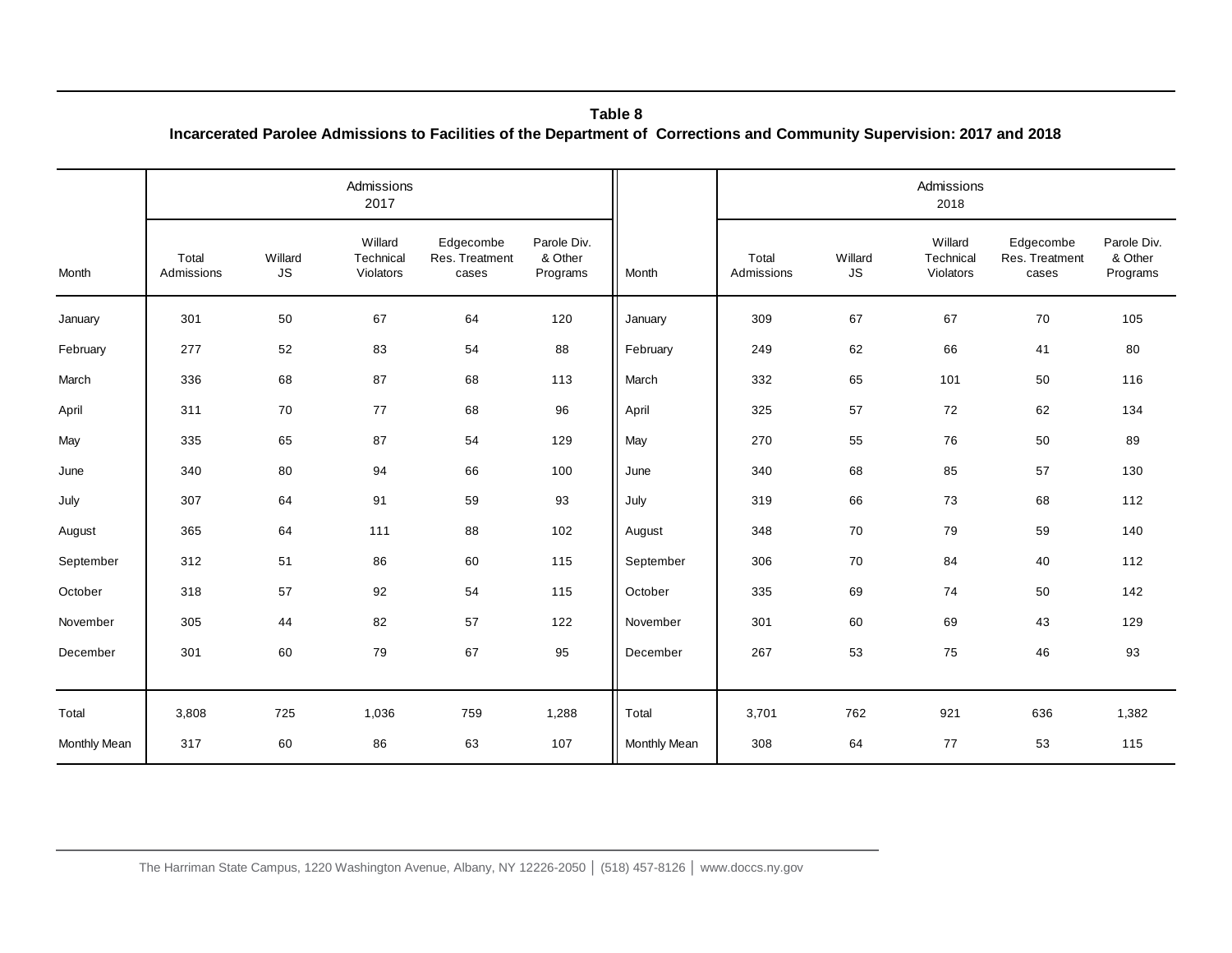|              |                   |        |                                                                                                              | Releases<br>2017                |                          |                               |              |              |                   |        |                        | Releases<br>2018                |                          |                               |              |
|--------------|-------------------|--------|--------------------------------------------------------------------------------------------------------------|---------------------------------|--------------------------|-------------------------------|--------------|--------------|-------------------|--------|------------------------|---------------------------------|--------------------------|-------------------------------|--------------|
| Month        | Total<br>Releases | Parole | Conditional<br>Release                                                                                       | Alternative<br>Program<br>Cases | Max. Exp. Of<br>Sentence | M.E. Post-Rel.<br>Supervision | All<br>Other | Month        | Total<br>Releases | Parole | Conditional<br>Release | Alternative<br>Program<br>Cases | Max. Exp. Of<br>Sentence | M.E. Post-Rel.<br>Supervision | All<br>Other |
| January      | 1,812             | 598    | 677                                                                                                          | 176                             | 184                      | 117                           | 60           | January      | 1,898             | 680    | 692                    | 153                             | 200                      | 102                           | 71           |
| February     | 1,699             | 559    | 644                                                                                                          | 139                             | 195                      | 114                           | 48           | February     | 1,704             | 629    | 628                    | 132                             | 161                      | 105                           | 49           |
| March        | 1,998             | 644    | 802                                                                                                          | 169                             | 226                      | 107                           | 50           | March        | 1,999             | 710    | 787                    | 163                             | 174                      | 116                           | 49           |
| April        | 1,670             | 569    | 641                                                                                                          | 139                             | 164                      | 102                           | 55           | April        | 1,885             | 737    | 670                    | 132                             | 199                      | 96                            | 51           |
| May          | 2,075             | 737    | 757                                                                                                          | 189                             | 208                      | 124                           | 60           | May          | 1,946             | 758    | 705                    | 162                             | 158                      | 107                           | 56           |
| June         | 1,914             | 650    | 728                                                                                                          | 177                             | 202                      | 96                            | 61           | June         | 1,767             | 690    | 644                    | 101                             | 180                      | 102                           | 50           |
| July         | 1,719             | 568    | 652                                                                                                          | 156                             | 190                      | 103                           | 50           | July         | 1,916             | 756    | 624                    | 207                             | 183                      | 84                            | 62           |
| August       | 2,090             | 747    | 777                                                                                                          | 190                             | 203                      | 133                           | 40           | August       | 2,025             | 775    | 766                    | 135                             | 187                      | 114                           | 48           |
| September    | 1,714             | 610    | 631                                                                                                          | 154                             | 183                      | 91                            | 45           | September    | 1,681             | 706    | 584                    | 106                             | 129                      | 108                           | 48           |
| October      | 1,873             | 653    | 695                                                                                                          | 179                             | 186                      | 100                           | 60           | October      | 1,952             | 790    | 651                    | 192                             | 174                      | 92                            | 53           |
| November     | 1,897             | 667    | 723                                                                                                          | 169                             | 177                      | 107                           | 54           | November     | 1,845             | 732    | 638                    | 138                             | 194                      | 96                            | $47\,$       |
| December     | 1,815             | 653    | 672                                                                                                          | 157                             | 178                      | 100                           | 55           | December     | 1,615             | 612    | 602                    | 121                             | 157                      | 75                            | 48           |
| Total        | 22,276            | 7,655  | 8,399                                                                                                        | 1,994                           | 2,296                    | 1,294                         | 638          | Total        | 22,233            | 8,575  | 7,991                  | 1,742                           | 2,096                    | 1,197                         | 632          |
| Monthly Mean | 1,856             | 638    | 700                                                                                                          | 166                             | 191                      | 108                           | 53           | Monthly Mean | 1,854             | 715    | 666                    | 145                             | 175                      | 100                           | 53           |
|              |                   |        | The Harriman State Campus, 1220 Washington Avenue, Albany, NY 12226-2050   (518) 457-8126   www.doccs.ny.gov |                                 |                          |                               |              |              |                   |        |                        |                                 |                          |                               |              |

**Table 9 Inmate Releases from Facilities of the Department of Corrections and Community Supervision: 2017 and 2018**